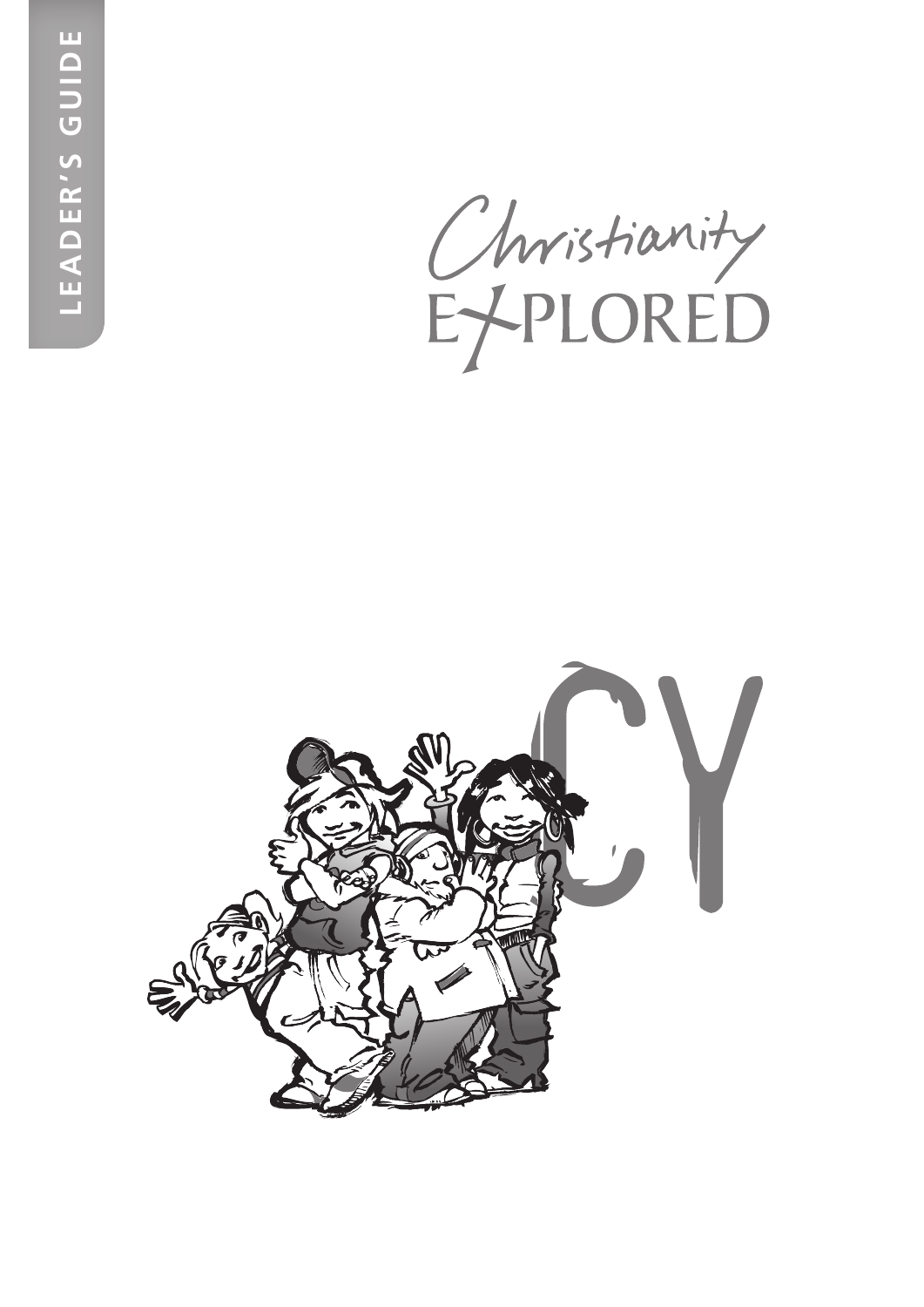

**Note:** In the notes that follow, the **bold text** shown in the light grey boxes (like this one) is the material that appears in the *CY Handbook* used by group members.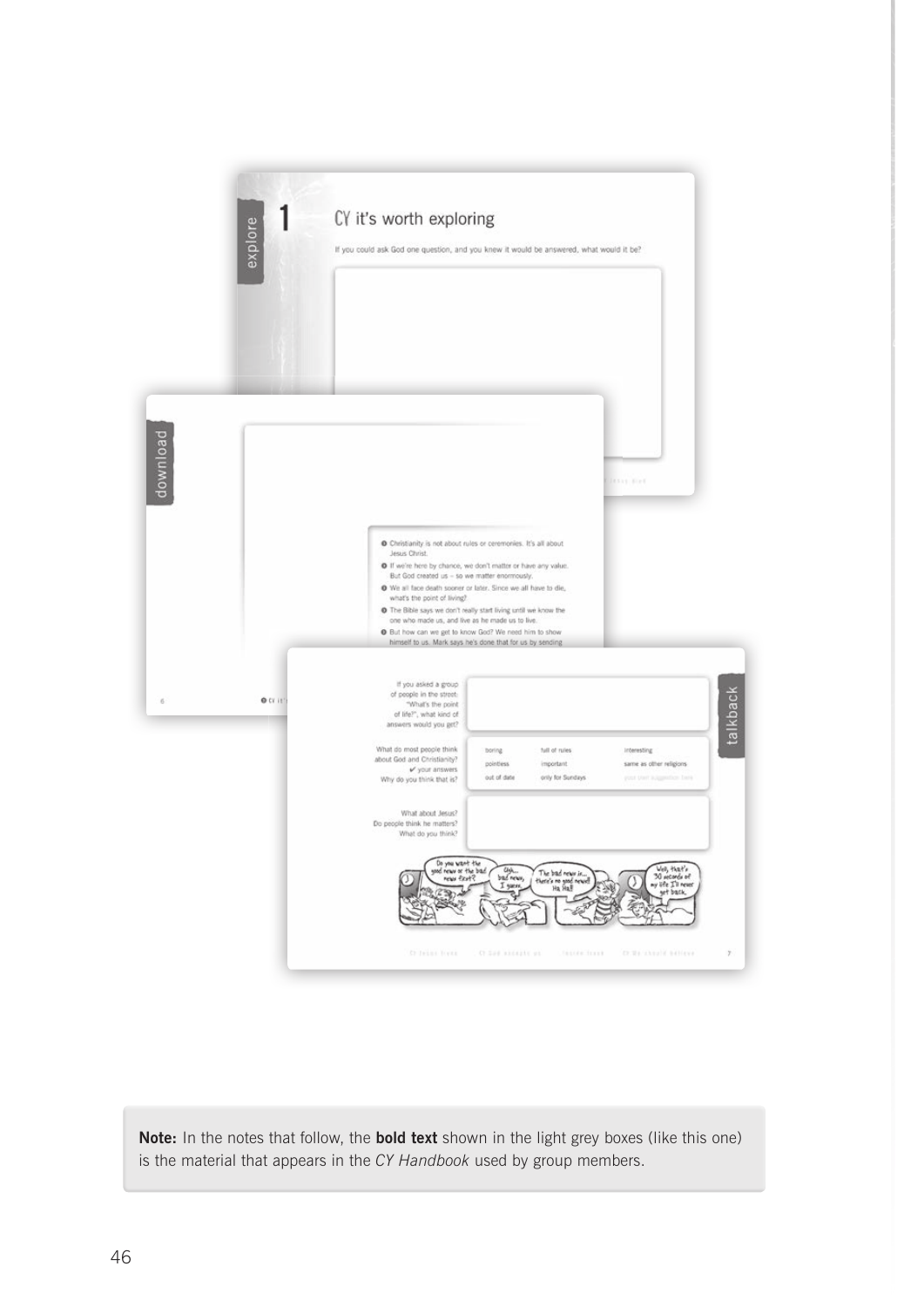# **CY it's worth exploring**

 $\blacksquare$  Welcome the group and thank them for coming. Introduce *yourself if necessary, letting them know that you are there to help and answer any questions they might have.* 

**Explain how the session will work and what time it will finish.** *Let the group know what kinds of things they will be doing, eg:*  We'll be doing some warm-up activities to get to know each other a little, having a brief discussion, listening to a talk, and then looking together at a bit of the Bible. There will be plenty of time and opportunity for you to ask any question you want to.

**Explain that no one will be asked to read out loud, pray, or** *answer any question they don't want to.*

#### **OPTIONAL GROUP ACTIVITY**

**If you have time, start the session with one of the following** *icebreaker activities.*

#### **SIGNATURE BINGO**

**Aim:** To get everyone to know each other and to "break the ice".

**Equipment:** Bingo sheet for each member of the group (either download this sheet from www.ceministries.org/cy or make your own from sheets of paper divided into nine squares); pens; small bag; small strips of paper; two small prizes for winners; a CD/ MP3 player (optional).

- $\bullet$  Give everyone a strip of paper and a pen. Ask them to write their own name on the paper and put it in the bag.
- Next, give each group member a piece of paper divided into nine squares.

#### **Leader's checklist**

#### **Have you…**

- © Made it clear to people the time and place where you will meet?
- © Collected any items needed for the activities?
- © Enough Bibles or Mark's Gospels for the group?
- © CY Handbooks and a pen or pencil for each group member?
- © Prepared the optional talk and added any personal illustrations? (Or set up the optional Soul DVD if using it.)
- © Thought through your answers to each of the questions?
- © Prayed for each group member and yourself as the leader?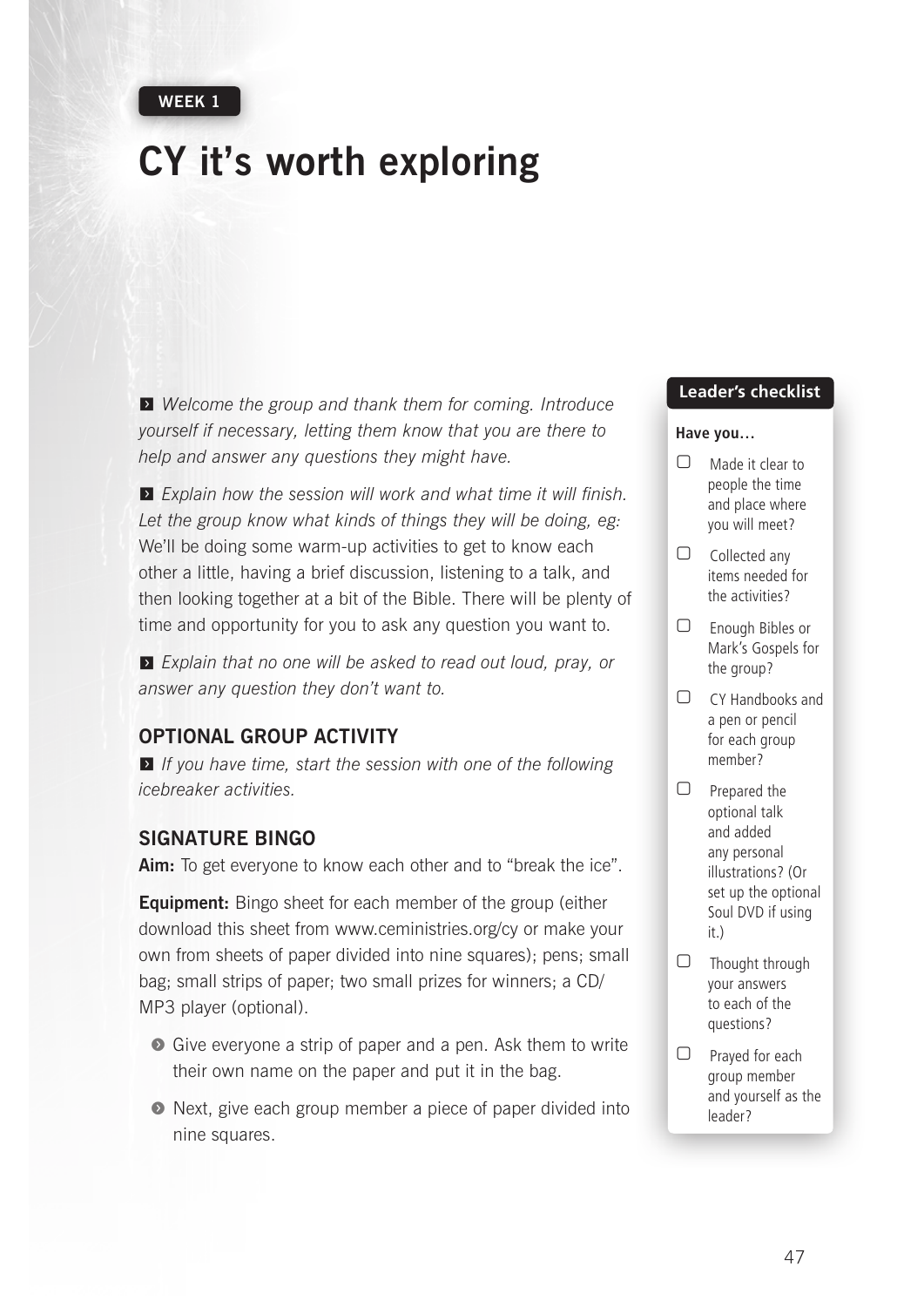- **•** Ask them to fill their grid with signatures from other people, putting one signature in each of the nine squares. If appropriate, play music in the background – you could fit this part of the activity to the length of one particular song track – make sure it's only about 3 minutes long to add some urgen*cy* to the task.
- Tell the group that you are going to play bingo with their names, and that a prize will be awarded for the first completed line and the first completed card.
- **•** Take one name out of the bag at a time. As you call out someone's name, ask them to say "hello" (and maybe tell the group one piece of information about him/herself). If someone has this name on their card, they can cross it out. Once someone has a completed line, they can call "bingo".
- $\bullet$  Have a prize ready for the first completed line and first completed card.

**Note:** If the group is too large, play this game in smaller groups, rather than with everyone together – and tell your leaders beforehand so that they are ready to lead a group each.

# **HOT POTATO**

**Aim**: To get everyone to know each other and to "break the ice".

**Equipment**: One or more potatoes, depending on the size of your group; a CD/ MP3 player; a list of actions (eg: cluck like a chicken, whistle the first line of "Happy Birthday", pat your head while rubbing your tummy, spell your name backwards…)

- $\bullet$  Divide into groups of five or more then ask each group to sit in a circle.
- **•** Give each group a potato.
- $\bullet$  When the music starts, each group passes the potato round the circle.
- $\bullet$  Whoever is holding the potato when the music stops has to stand up, say their name, and then perform the action you give them (eg: turn around three times). They then sit down again and, when the music starts, pass the potato on.
- $\bullet$  From then on, every time that person gets the potato they have to stand up, say their name and perform their action before passing the potato on.
- $\bullet$  Keep playing, with a new person being given an action each time, until the whole group are doing actions while passing the potato along.

# **EXPLORE**

**E** Hand a CY Handbook to each group member. Ask them to turn to page 4 and to *write down their answer to this question:* 

**If you could ask God one question, and you knew it would be answered, what would it be?**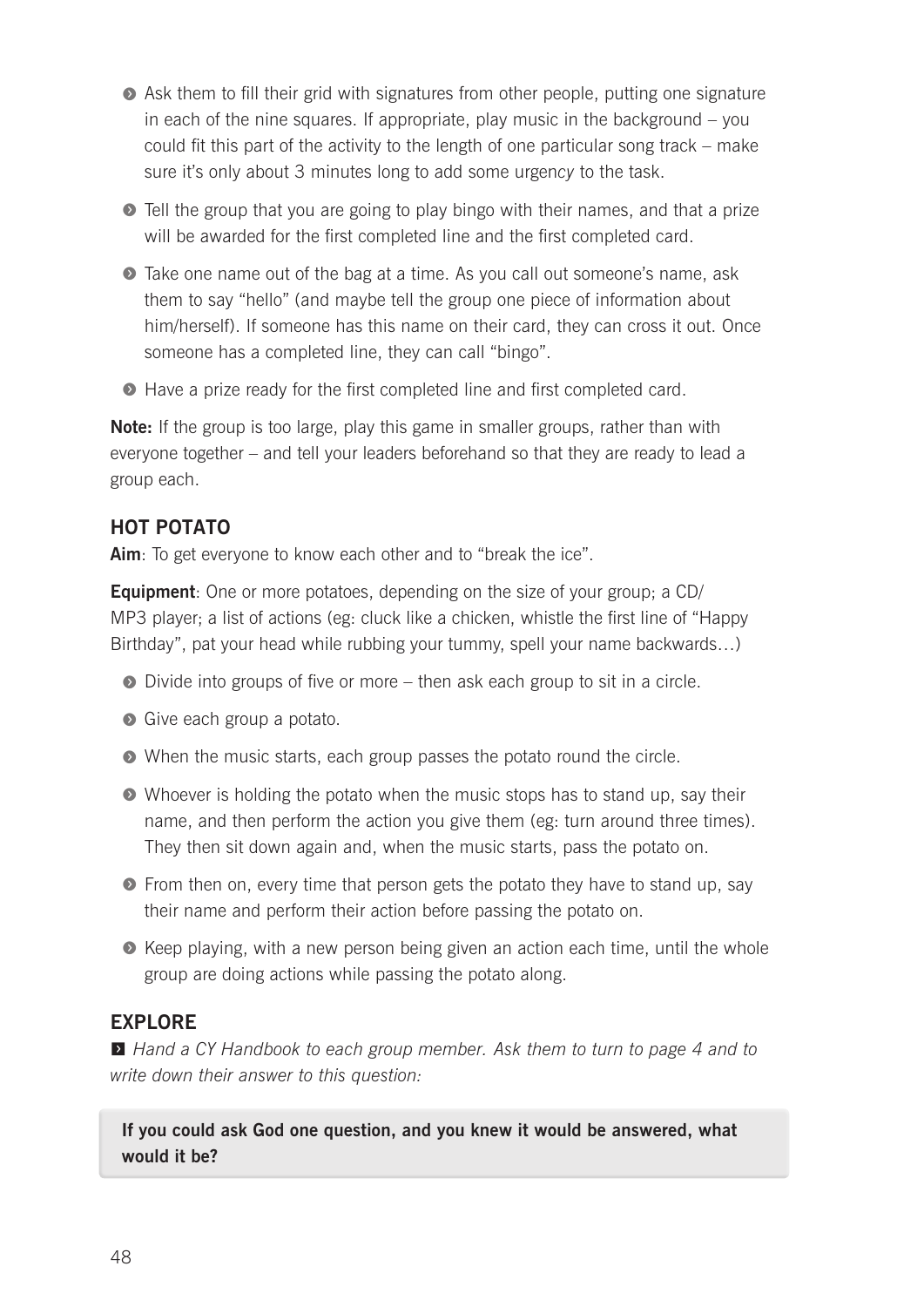**E** Ask the group to share their answers. Note down what they are so that you can *deal with them at some point during the course. Don't attempt to answer all the questions at this time, but do acknowledge every question and assure the group that they will be covered during CY. (Some questions will be answered by the talks and some – like questions about suffering – are best dealt with after the talks on the cross / grace.) However, you may want to answer one or two short questions at this point, if they are simple to deal with and not contentious. You might also want to write your own question and share it with the group. Note: If your group members would be embarrassed to say their questions, ask them to write them on a piece of paper and put them in a "question box". You can then collect all the questions from the box and read them to the group.*

**E** *Either here, or after the talk, the group may ask questions on science/evolution/ creation. Make sure you plan a time to talk about this – probably during a later session, using the notes on page 187. It may be enough at this point to say that the course is not making any particular point about evolution or creation. We're simply showing that we are either the result of an accident or we have been made by someone – and that this makes a difference to how we see "the meaning of life".*

## **GROUP ACTIVITY: POSTER**

**•** Give the group one large piece of paper and some pens. Ask them to draw a poster of things that come into their minds when they think of Christianity. For example, they might draw a large cathedral or church building. If some of the group prefer not to draw, they can write single words on the poster instead.

**Note:** Leaders need to allow the group to draw what they want. If they want to draw something that is theologically problematic, allow them to do it because there will be an opportunity later to correct misunderstandings.

■ Give each person a Bible. Show them where they can find Mark's Gospel. Explain *how chapters and verses work.* 

 $\blacktriangleright$  **Ask everyone to turn to Mark 1:1.** 

**■** One of the leaders should read **Mark 1:1** aloud; then the group should work *through the questions below. The answers are given here for your reference.* 

**Note:** The questions and quotes in *CY* are based on the 1984 edition of the New International Version (NIV). If you are using the 2011 revised NIV, you will find that "Jesus Christ" in Mark 1:1 has been changed to "Jesus the Messiah". The change from "Christ" to "Messiah" does not change the meaning of the verse, since the terms mean the same. They speak of the King who God promised to send into the world. "Christ" is from the Greek word; "Messiah" comes from the Hebrew.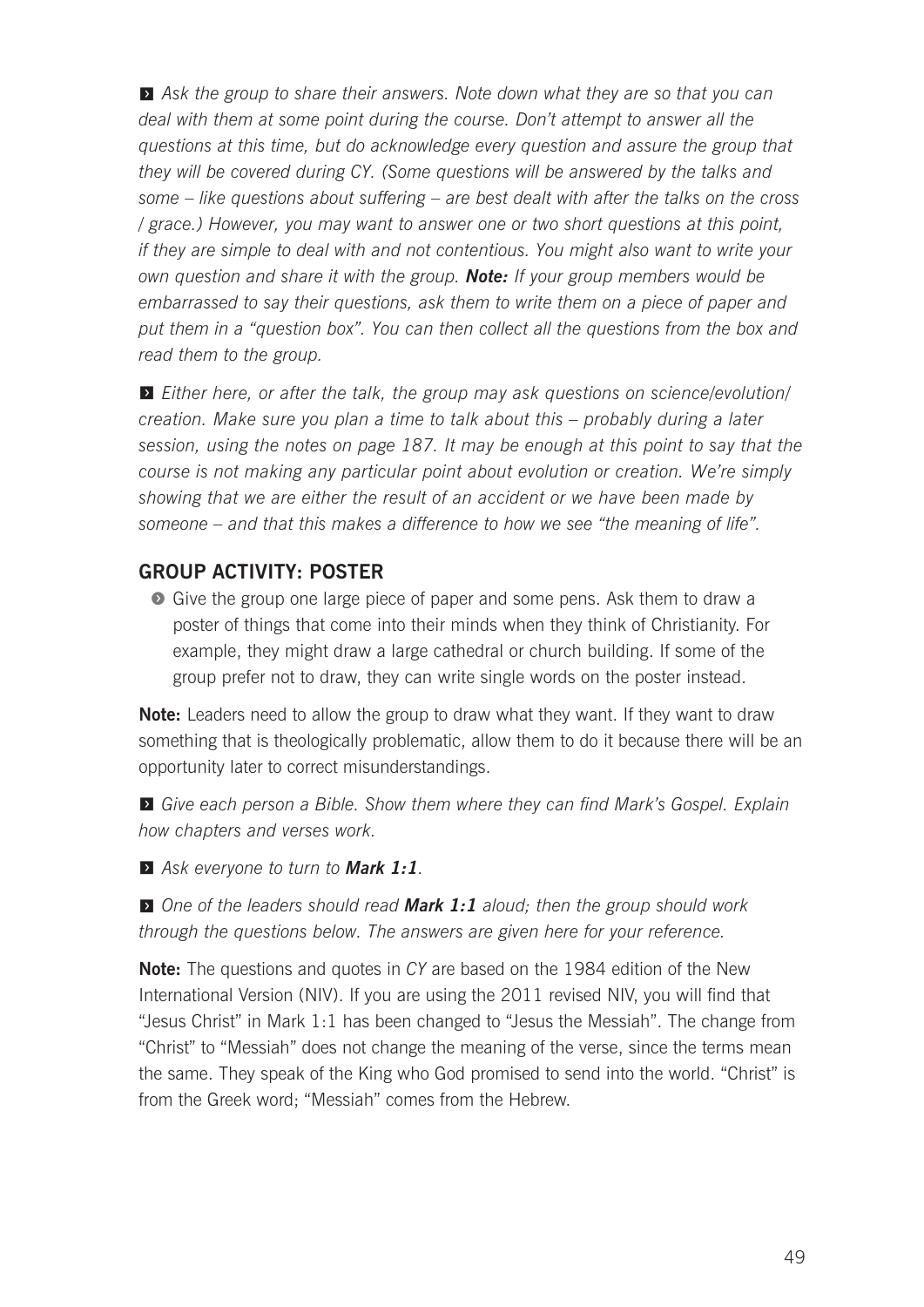#### What does Mark say Christianity is all about in the first sentence of his book?

- He says that it is "good news". (Explain that the word "gospel" means "good news".)
- $\bullet$  He says it's about Jesus.
- $\bullet$  He says it's about Jesus being the Son of God. (\*see note on this below)

**\*Note:** Some eagle-eyed group members may notice a footnote in the NIV that says: "Some ancient manuscripts do not have the words 'the Son of God'", and ask you about it. This may, in turn, raise all kinds of issues about the reliability of the Bible, and the trustworthiness of Mark. If this is an issue for your group, or for an individual, plan to include some input on the reliability of the Bible. See notes on page 183.

#### **How is that different from some of the pictures we've drawn?**

*This question is designed to tackle some of the common misconceptions about the Christian faith that may have come up in the poster-drawing exercise.* 

- $\bullet$  He says that it is "good news". In other words it's not bad news; it's great, brilliant and exciting news – far from boring! If you think Christianity is boring, then you've not really understood what it's all about.
- He says it's about Jesus. It's not about buildings, or services, or "religion" it's about a man who lived and walked and breathed in history, called Jesus.
- $\bullet$  He says it's about Jesus being the Son of God. It's about God making himself known to us through Jesus.

## **TALK 1**

■ Deliver Talk 1 using the notes on page 119. The notes for this talk can also be *downloaded from www.ceministries.org/cy to enable you to adapt them for your group and add your own illustrations. Alternatively, you could show Episode 1 from the Soul DVD if this would be appropriate for your group.*

 $\blacksquare$  There is a recap (called DOWNLOAD) in the group member's CY Handbook for *their reference. Encourage people to write notes on the Download page as they listen to the talk. The recap is also printed below.*

## **DOWNLOAD**

*The recap below (called DOWNLOAD) appears in the group member's CY Handbook for their reference.*

- Christianity is not about rules or ceremonies. It's all about Jesus Christ.
- $\bullet$  If we're here by chance, we don't matter or have any value. But God created us so we matter enormously.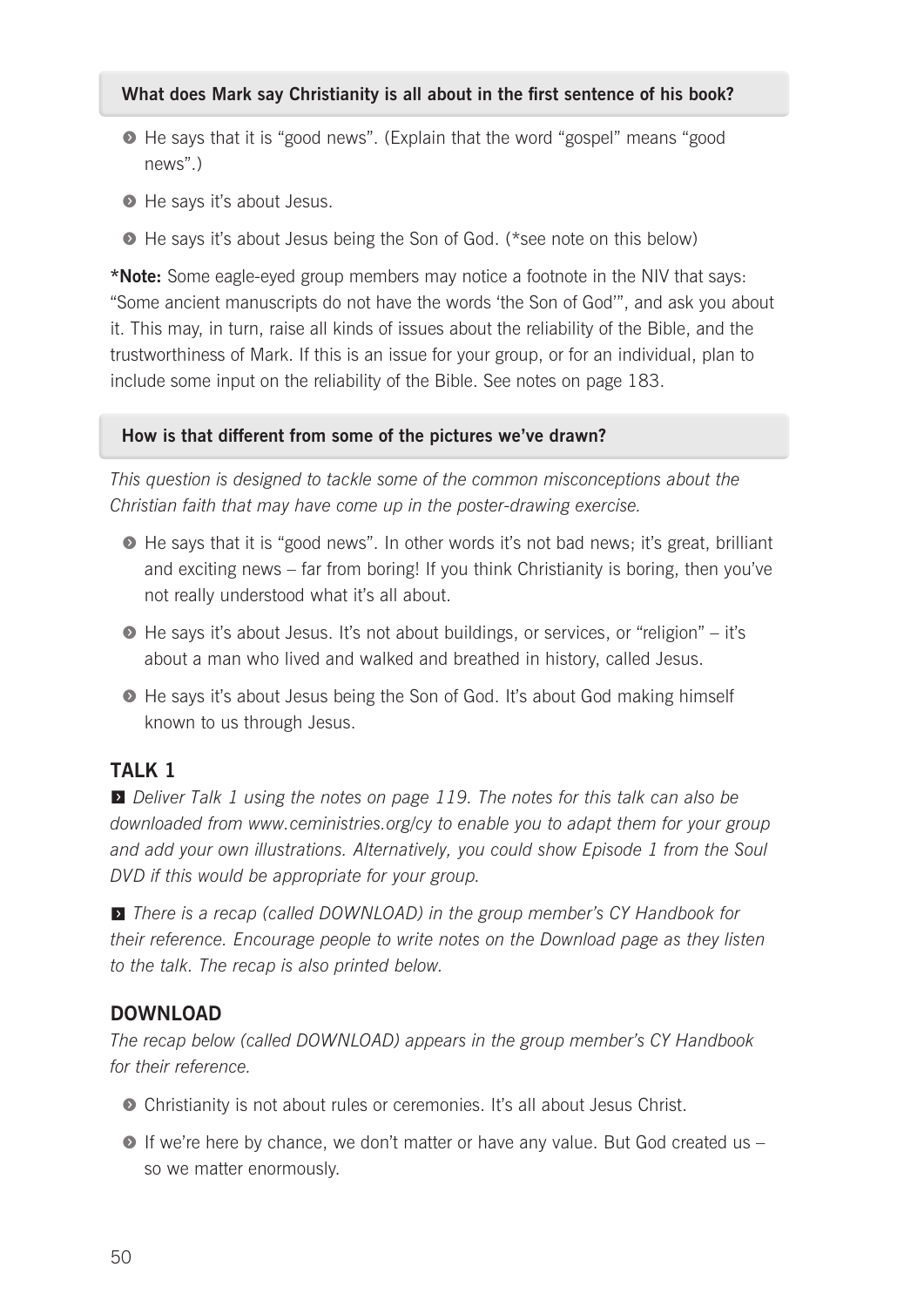- $\bullet$  We all face death sooner or later. Since we all have to die, what's the point of living?
- **•** The Bible says we don't really start living until we know the one who made us, and live as he made us to live.
- But how can we get to know God? We need him to show himself to us. Mark says he's done that for us by sending Jesus Christ. If we want to know what God's like, we must look at Jesus.
- That's why "the gospel about Jesus Christ" is good news.

## **TALKBACK**

 $\blacksquare$  Use the questions below to encourage discussion (they are also printed in the *group member's CY Handbook).* 

**E** Remember that this is the first session, and the aim here is not to explain the *whole gospel, to challenge them to become Christians, or start an argument about what they currently believe. It is simply to open up the themes that will be covered in subsequent weeks.* 

**E** Be careful that TALKBACK does not run over time. It is much better to stop a good *discussion, leaving them hungry for more, than to talk everything out in detail with the risk of boring some of the group, or putting them off coming back next time.* 

**If you asked a group of people in the street: "What's the point of life?", what kind of answers would you get?**

- **•** Answers might include: making lots of money; having a good time; having good friends; finding love.
- You might ask your group why they think different people would give different answers to this question.
- **•** The aim here is not to criticize these views, but to get the group thinking about the meaning of life. There is no pressing need to comment on them now, unless the discussion naturally heads that way.